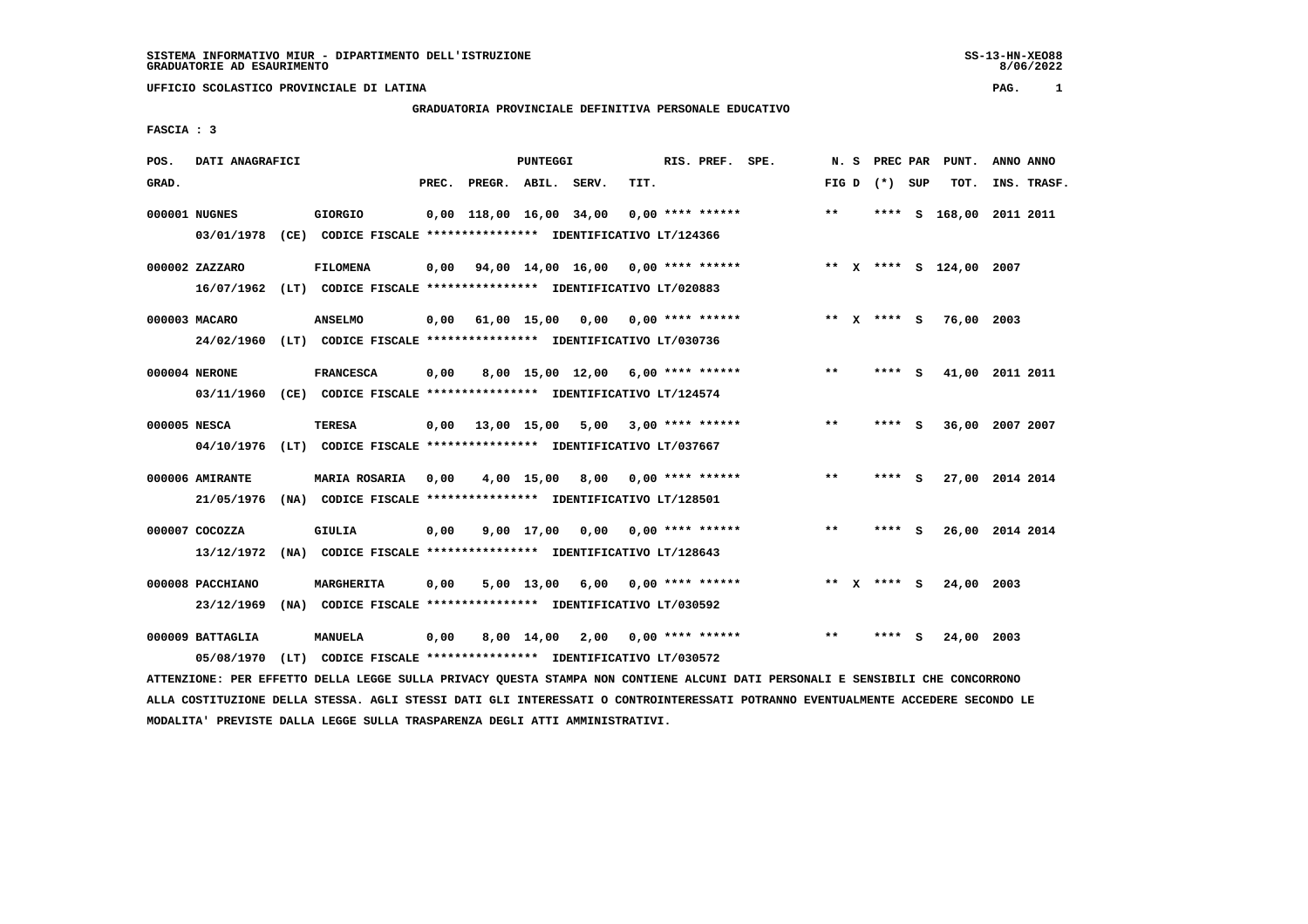**UFFICIO SCOLASTICO PROVINCIALE DI LATINA PAG. 2**

## **GRADUATORIA PROVINCIALE DEFINITIVA PERSONALE EDUCATIVO**

 **FASCIA : 3**

| POS.  | DATI ANAGRAFICI    |      |                                                                         | PUNTEGGI |                    |                    |      |                           | RIS. PREF. SPE.    | PREC PAR PUNT.<br>N.S |          |     |            | ANNO ANNO       |
|-------|--------------------|------|-------------------------------------------------------------------------|----------|--------------------|--------------------|------|---------------------------|--------------------|-----------------------|----------|-----|------------|-----------------|
| GRAD. |                    |      |                                                                         | PREC.    | PREGR. ABIL. SERV. |                    |      | TIT.                      |                    | FIG D $(*)$ SUP       |          |     | TOT.       | INS. TRASF.     |
|       | 000010 VIOLA       |      | CONCETTA NADI                                                           | 0,00     |                    | 11,00 12,00        | 0,00 |                           | $0.00$ **** ****** | $***$                 | ****     | - S |            | 23,00 2005 2005 |
|       | 25/04/1978         | (RM) | CODICE FISCALE **************** IDENTIFICATIVO LT/034804                |          |                    |                    |      |                           |                    |                       |          |     |            |                 |
|       | 000011 DENTE       |      | LUCIANA                                                                 | 0,00     |                    | $9,00 \quad 14,00$ | 0,00 | $0.00$ **** ******        |                    | $***$                 | ****     | - S |            | 23,00 2019 2007 |
|       | 07/01/1973         |      | (NA) CODICE FISCALE **************** IDENTIFICATIVO LT/037466           |          |                    |                    |      |                           |                    |                       |          |     |            |                 |
|       | 000012 NUZZI       |      | MARGHERITA                                                              | 0,00     |                    | $6,00$ 11,00       |      | $0,00$ 6,00 **** ******   |                    | $***$                 | ****     | - S |            | 23,00 2022 2007 |
|       | 15/08/1967         |      | (CE) CODICE FISCALE **************** IDENTIFICATIVO LT/037189           |          |                    |                    |      |                           |                    |                       |          |     |            |                 |
|       | 000013 REGGIO      |      | <b>EMANUELA</b>                                                         | 0,00     |                    | $3,00$ 13,00       | 0.00 |                           | $6.00$ **** ****** | $* *$<br>x            | **** S   |     |            | 22,00 2022 2005 |
|       |                    |      | 04/02/1974 (LT) CODICE FISCALE *************** IDENTIFICATIVO LT/034794 |          |                    |                    |      |                           |                    |                       |          |     |            |                 |
|       | 000014 FILIGENZI   |      | FEDERICA                                                                | 0,00     |                    | 6,00 14,00         |      | $0,00$ $0,00$ **** ****** |                    | $* *$                 | **** $S$ |     |            | 20,00 2007 2007 |
|       | 23/01/1979         |      | (LT) CODICE FISCALE *************** IDENTIFICATIVO LT/037394            |          |                    |                    |      |                           |                    |                       |          |     |            |                 |
|       | 000015 DI TUCCI    |      | <b>DANIELA</b>                                                          | 0,00     |                    | 4,00 16,00         | 0,00 |                           | $0.00$ **** ****** | $***$                 | ****     | - S | 20,00 2022 |                 |
|       | 11/04/1965         |      | (LT) CODICE FISCALE **************** IDENTIFICATIVO LT/030580           |          |                    |                    |      |                           |                    |                       |          |     |            |                 |
|       | 000016 DI DOMENICO |      | OLIMPIA                                                                 | 0,00     |                    | 3,00 16,00         | 0.00 | 0,00 **** ******          |                    | $***$                 | ****     | - S |            | 19,00 2022 2022 |
|       | 13/07/1964         |      | (NA) CODICE FISCALE **************** IDENTIFICATIVO LT/326472           |          |                    |                    |      |                           |                    |                       |          |     |            |                 |
|       | 000017 BATTAGLIA   |      | <b>PAOLA</b>                                                            | 0,00     |                    | $6,00 \quad 12,00$ | 0,00 | 0,00 **** ******          |                    | $* *$                 | **** S   |     | 18,00 2003 |                 |
|       |                    |      | 12/09/1972 (CA) CODICE FISCALE *************** IDENTIFICATIVO LT/028563 |          |                    |                    |      |                           |                    |                       |          |     |            |                 |
|       | 000018 FREILES     |      | <b>SIMONA</b>                                                           | 0,00     |                    | 3,00 15,00         |      | $0,00$ $0,00$ **** ****** |                    | $* *$                 |          |     |            | 18,00 2019 2019 |
|       | 29/01/1977         |      | (NA) CODICE FISCALE **************** IDENTIFICATIVO LT/142766           |          |                    |                    |      |                           |                    |                       |          |     |            |                 |

 **ATTENZIONE: PER EFFETTO DELLA LEGGE SULLA PRIVACY QUESTA STAMPA NON CONTIENE ALCUNI DATI PERSONALI E SENSIBILI CHE CONCORRONO ALLA COSTITUZIONE DELLA STESSA. AGLI STESSI DATI GLI INTERESSATI O CONTROINTERESSATI POTRANNO EVENTUALMENTE ACCEDERE SECONDO LE MODALITA' PREVISTE DALLA LEGGE SULLA TRASPARENZA DEGLI ATTI AMMINISTRATIVI.**

 $8/06/2022$